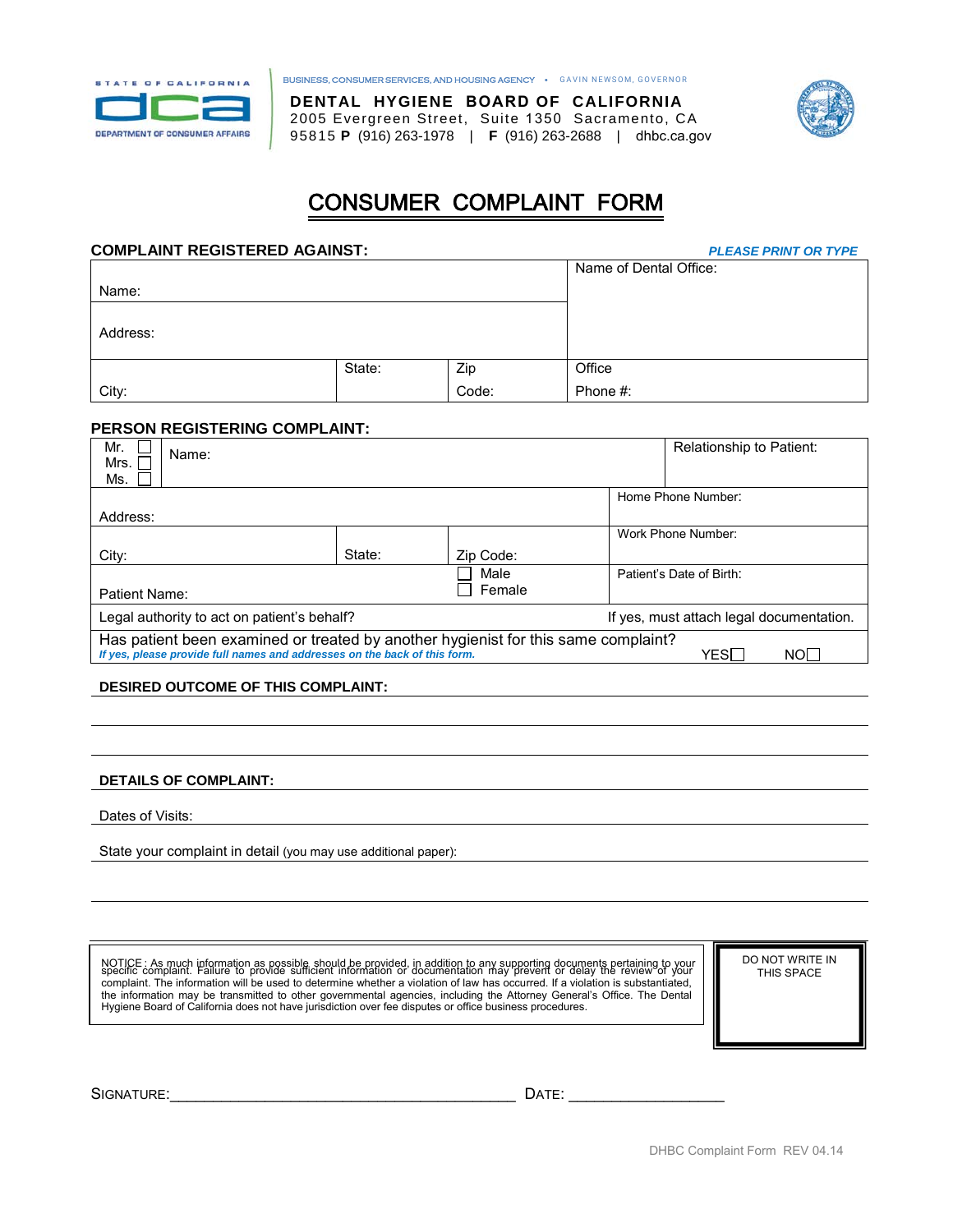

BUSINESS, CONSUMER SERVICES, AND HOUSING AGENCY • GAVIN NEWSOM, GOVERNOR





 **P** (916) 263-1978 | **F** (916) 263-2688 | **dhb[c.ca.gov](https://dhbc.ca.gov)** 2005 Evergreen Street, Suite 1350 Sacramento, CA 95815

# **SUPPLEMENTAL COMPLAINT INFORMATION**

 **PLEASE PROVIDE THE NAME, ADDRESS, TELEPHONE NUMBER AND DATE OF VISIT TO ANY OTHER HYGIENIST OR HYGIENIST IN ALTERNATIVE PRACTICE YOU HAVE SEEN SINCE BEING TREATED BY THE SUBJECT OF YOUR COMPLAINT.** 

| $\mathbf 1$ .    |        |               |
|------------------|--------|---------------|
|                  |        | SUITE #       |
|                  |        |               |
|                  | PHONE# | DATE(S)       |
|                  |        |               |
| 2.               |        |               |
|                  |        | SUITE #       |
|                  |        |               |
|                  | PHONE# | DATE(S)       |
|                  |        |               |
| 3.               |        |               |
|                  |        | <b>SUITE#</b> |
|                  |        |               |
|                  | PHONE# | DATE(S)       |
|                  |        |               |
| $\overline{4}$ . |        |               |
|                  |        | SUITE #       |
|                  |        |               |
|                  | PHONE# | DATE(S)       |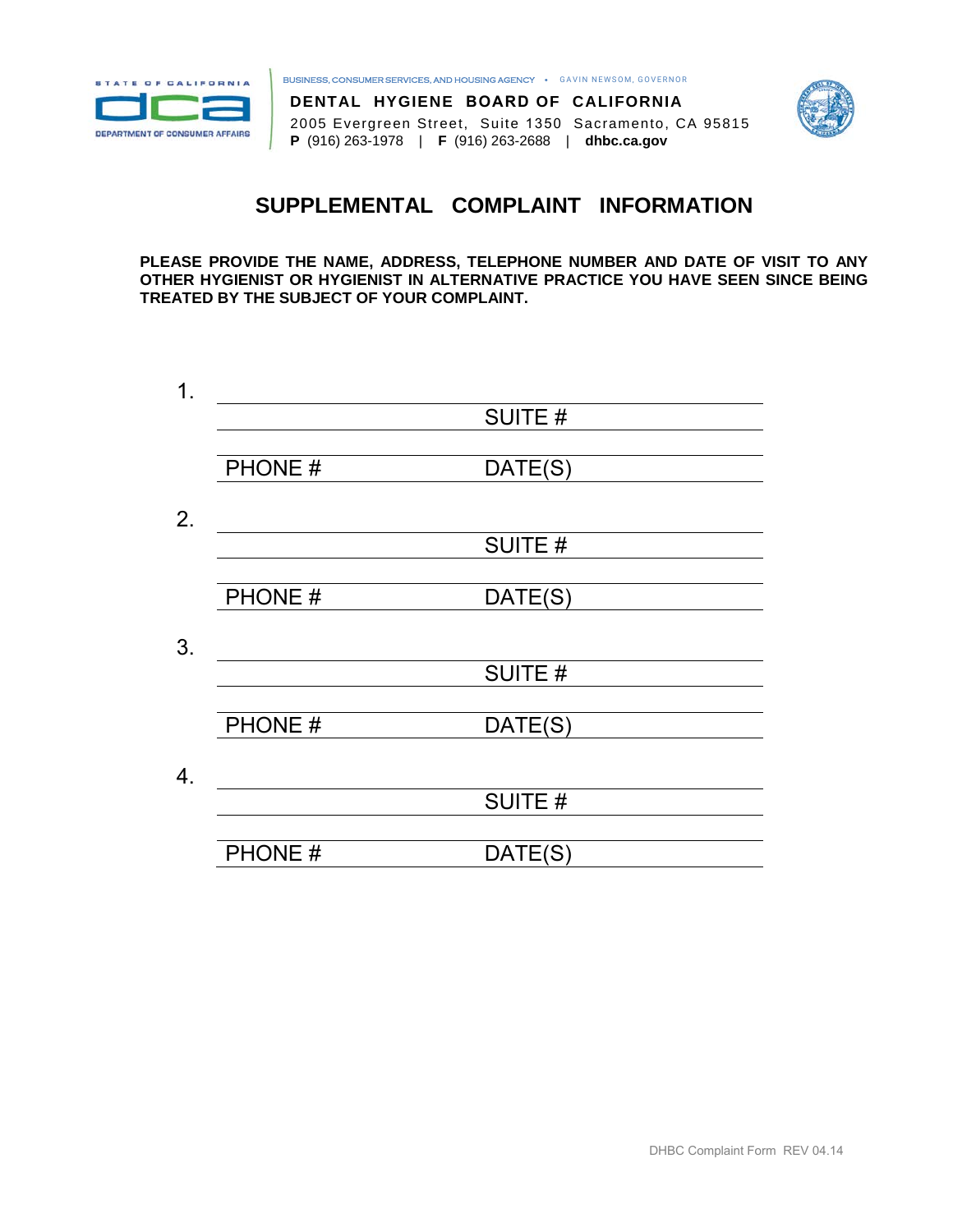

BUSINESS, CONSUMER SERVICES, AND HOUSING AGENCY • GAVIN NEWSOM, GOVERNOR

 95815 **P** (916) 263-1978 | **F** (916) 263-2688 | **DENTAL HYGIENE BOARD OF CALIFORNIA**  2005 Evergreen Street, Suite 1350 Sacramento, CA **www.dhb[c.ca.gov](http://www.dhbc.ca.gov)**



# **AUTHORIZATION FOR RELEASE OF DENTAL/MEDICAL PATIENT RECORDS**

Patient Name: Date of Birth:

 dentist, medical practitioner, hospital, clinic or other dental or dental related facility having records (original and/or electronic) available as to diagnosis, treatment and prognosis with respect to any dental or medical condition and/or treatment of me (or the patient) to release to the Dental AUTHORIZATION TO RELEASE INFORMATION: I, the undersigned, authorize any physician, Hygiene Board of California (DHBC) or any DHBC representative, related local, state and federal governmental agencies, including but not limited to, investigators and legal staff.

 I understand that this information will be maintained in confidence and will be used solely in conjunction with any investigation and possible legal proceeding regarding any violations of California laws and regulations. I further agree to allow the DHBC representatives and related governmental agencies, to process and possibly file other charges based on my complaint.

 I also understand that the subject of my complaint may receive a copy of my complaint and records pursuant to the Administrative Procedures Act and the Information Practices Act.

 I agree that a photocopy of this Authorization shall be as valid as the original. This Authorization shall remain valid until the DHBC or other authorized government agency completes its review and the proceedings arising out of the investigation.

 I understand that I have a right to receive a copy of this authorization if requested by me. Patient/Guardian

**SIGNATURE:\_\_\_\_\_\_\_\_\_\_\_\_\_\_\_\_\_\_\_\_\_\_\_\_\_\_\_\_\_\_\_\_\_\_\_\_\_\_\_\_\_\_\_ DATE:\_\_\_\_\_\_\_\_\_\_\_\_\_\_\_\_\_\_** 

*NOTE: Must attach written proof of authorization to act on patient's behalf.* 

**NOTE TO THE PROVIDER: This release is compliant with the requirements of HIPPA and Civil Code Section 56.11.**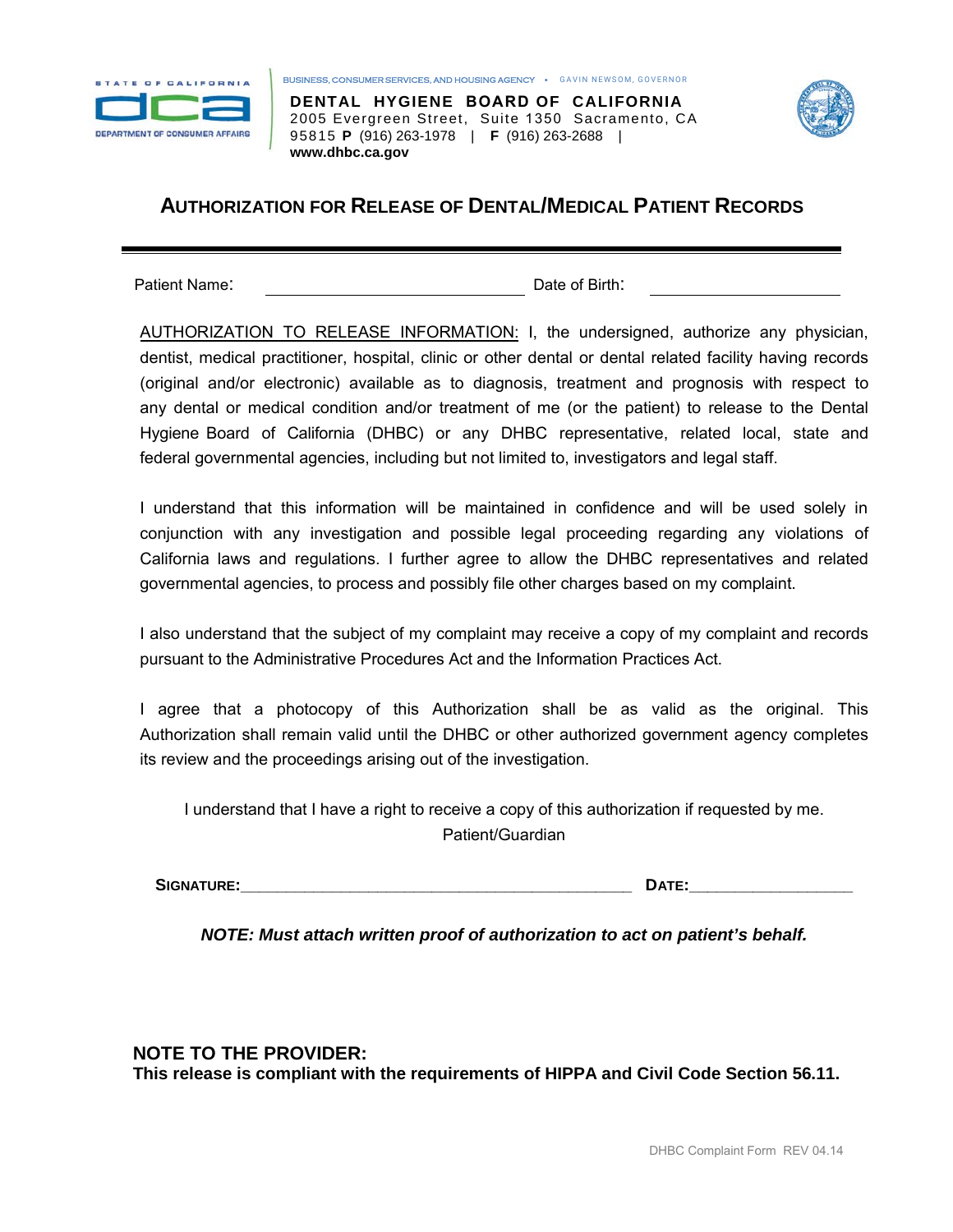

8TAT ■ **011 CA <sup>L</sup> Hl'QANIA.**  BUSINESS, CONSUMER SERVICES, AND HOUSING AGENCY • GAVIN NEWSOM, GOVERNOR

 95815 **P** (916) 263-1978 | **F** (916) 263-2688 | **dhb[c.ca.gov](https://dhbc.ca.gov) DENTAL HYGIENE BOARD OF CALIFORNIA**  2005 Evergreen Street, Suite 1350 Sacramento, CA



# **THE COMPLAINT AND DISCIPLINARY PROCESS:**

 The Dental Hygiene Board of California (DHBC) has authority over licensed registered dental hygienists, registered dental hygienists in alternative practice, and registered dental hygienists in extended functions in California. The DHBC has the authority to enforce the provisions of the laws and regulations related to the practice of dental hygiene within the California Business and Professions Code and the California Code of Regulations. The DHBC also handles complaints for the unlicensed practice of dental hygiene.

 Complaints involving allegations that are not within the jurisdiction of the DHBC will be returned to the complainant with information about other agencies or organizations that may be better able to assist the complainant. Allegations that are not within the authority of the DHBC include fee/billing disputes, general business practices, personality conflicts, and providers who are licensed by other boards/bureaus such as dentists, and registered dental assistants.

 You may file a complaint with the DHBC by using the attached Consumer Complaint Form or by submitting it electronically from the DHBC's website:

### dhb[c.ca.gov](https://dhbc.ca.gov)

 Anonymous complaints will be reviewed by the DHBC. It may not be possible to pursue an anonymous complaint unless it contains documented evidence of the allegations made.

 Allegations of unlicensed practice will be investigated by the DHBC and if sufficient evidence is found, will be forwarded to the local District Attorney's Office for criminal prosecution. Please submit proof of the unlicensed practice with your complaint (i.e. appointment card, invoices, website information, advertisements, business letterhead etc.).

 Upon receipt, your complaint will be assigned to DHBC Enforcement Unit personnel for review. Within 10 days of receipt of the complaint by the DHBC, you will be notified of receipt. A staff person from the Enforcement Unit will gather the information necessary to review and evaluate your complaint. The information necessary may include patient records or written reports, a written response from the subject of the complaint, an opinion from a DHBC consultant, or possibly, a legal opinion. If the complaint file is sent for consultant review, the complainant will be notified.

 If the review determines that the actions of the registered dental hygienist were not below the standard of care for dental hygienists, the DHBC has no authority to proceed, and the complaint will be closed. If the DHBC finds that the care fell below the standard of care, but does not represent gross negligence, generally the complaint will be closed and will be maintained on file for the DHBC's further reference. Often complaints are dealt with through a variety of non- disciplinary methods which may include but are not limited to mediation between the parties involved, educational letters, cease and desist letters, warning letters or face-to-face educational interventions between the licensee and an DHBC consultant.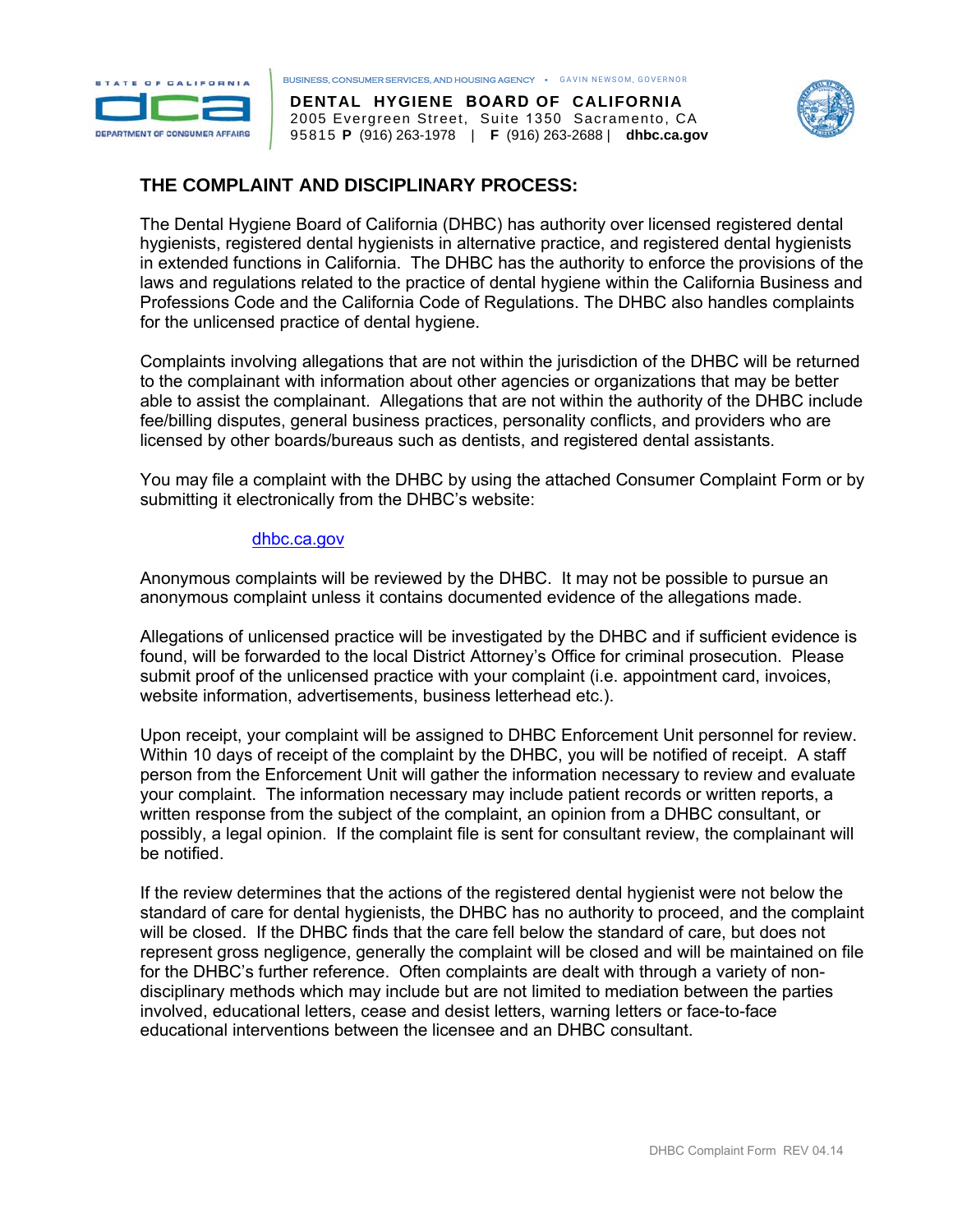

**ETATE OF CALIFORNIA** BUSINESS, CONSUMER SERVICES, AND HOUSING AGENCY • GAVIN NEWSOM, GOVERNOR

 95815 **P** (916) 263-1978 | **F** (916) 263-2688 | **dhb[c.ca.gov](https://dhbc.ca.gov) DENTAL HYGIENE BOARD OF CALIFORNIA**  2005 Evergreen Street, Suite 1350 Sacramento, CA



 If a complaint warrants formal investigation, the complainant can expect to be interviewed by investigator assigned to the case. Details of the complaint and investigation remain confidential and are not public record; details may be disclosed to the subject of the complaint at some point. The complainant is notified when a complaint is referred for investigation.

 If a complaint is referred to investigation and a violation is confirmed, the case may be submitted to the Office of the California Attorney General for disciplinary action against the dental hygienist's license. Once a case has been accepted by the Office of the Attorney General, an Accusation is then drafted. The accusation is the first public document in the disciplinary process. Once the Accusation is filed, the licensee may request a hearing to contest the charges. At the hearing, the DHBC must demonstrate by "clear and convincing evidence to a reasonable certainty" that the allegations are true. For that reason, it is generally necessary for the person who made the original complaint to testify in person at the administrative hearing.

 In many cases, the defense counsel and the Deputy Attorney General representing the DHBC may engage in discussions of proposals for stipulated agreements prior to hearing. Stipulated agreements generally include admission to one or more of the allegations and a proposal for appropriate discipline. The DHBC encourages negotiated settlements because they eliminate the need for costly administrative hearings and protects consumers by imposing disciplinary action sooner. To this end the DHBC has adopted Disciplinary Guidelines that are designed to set forth the DHBC's penalty standards. You may obtain a copy of the guidelines by contacting the DHBC's office, or by downloading it from the DHBC's website. When a case does go to hearing, the hearing is presided over by an Administrative Law Judge (ALJ). After the hearing is completed the (ALJ) will issue a "Proposed Decision" stating the ALJ's findings (facts proven in the hearing) and offering a recommendation for resolution of the case (i.e. revocation, suspension, probation, dismissal). The ALJ utilizes the DHBC's Disciplinary Guidelines in formulating his or her recommendations. The Proposed Decision is distributed to the DHBC members for vote. If the DHBC votes in favor of the Proposed Decision, it becomes the Final Decision. If the DHBC votes to non-adopt the Proposed Decision, the hearing transcript is reviewed by the DHBC members, written arguments are solicited from the defense counsel and the Attorney General, and the DHBC subsequently issues its own Final Decision. Final Decisions are matters of public record. Disciplinary documents (i.e. Accusations and Final Decisions) will be automatically provided to the complainant in the case and available to the public through the DHBC's website. The DHBC's goal is that its disciplinary process should take no longer than 520 days.